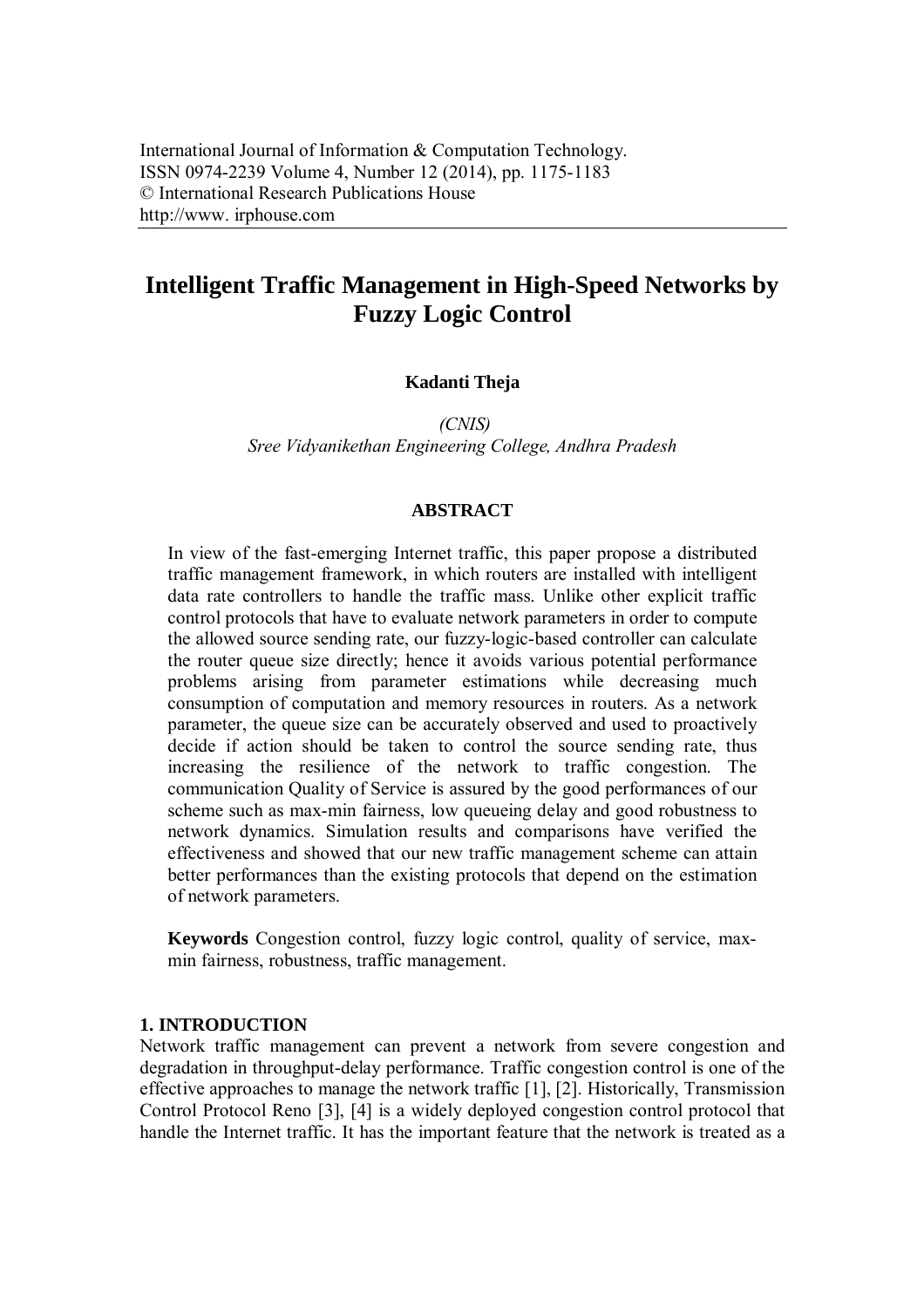black box and the source alter its window size based on packet loss signal [5]. However, as an implicit control protocol, TCP confronts various performance problems (e. g., utilization, fairness and stability) when the Internet BDP (Bandwidth-Delay Product) continues to increase. These have been widely investigated with various proposed solutions such as the AQM (Active Queue Management) schemes [6]-[10] whose control protocols are also implicit in nature. As an alternative, a class of explicit congestion control protocols has been proposed to signal network traffic level more precisely by using multiple bits. Examples are the XCP [6], RCP [11], JetMax [12] and MaxNet [13]. These protocols have their controllers reside in routers and directly feed link information back to sources so that the link bandwidth could be efficiently utilized with good scalability and stability in high BDP networks.

Fuzzy Logic Control [16] has been considered for Intelligence Control. It is a methodology used to design robust systems that can contend with the common adverse synthesizing factors such as system nonlinearity, parameter uncertainty, measurement and modeling imprecision. In addition, fuzzy logic theory gives a convenient controller design approach based on expert knowledge which is close to human decision making, and readily helps engineers to model a complicated nonlinear system. In fact, fuzzy logic control has been applied in industrial process control and showed extraordinary and mature control performance in accuracy, transient response, robustness and stability.

Specifically, the objectives of this paper are: 1) to design a new rate-based explicit congestion controller based on FLC to avoid estimating link parameters such as link bandwidth, the number of flows, packet loss and network latency, while remaining stable and robust to network dynamics (Hence, we make this controller "intelligent"); 2) to provide max-min fairness to achieve an effective bandwidth allocation and utilization; 3) to generate relatively smooth source throughput, maintain a reasonable network delay and achieve stable jitter performance by controlling the queue size; 4) to demonstrate our controller has a better QoS performance through case study.

The contributions of our work lie in: 1) using fuzzy logic theory to design an explicit rate-based traffic management scheme for the high-speed IP networks; 2) the application of such a fuzzy logic controller using less performance parameters while providing better performances than the existing explicit traffic control protocols; 3) the design of a Fuzzy Smoother mechanism that can generate relatively smooth flow throughput; 4) the capability of our algorithm to provide max-min fairness even under large network dynamics that usually render many existing controller unstable.

For the remainder of the paper, the following notations and symbols pertain.

| A | Edge value of MFs (Membership Functions) of e (t), beyond which the |
|---|---------------------------------------------------------------------|
|   | MFs of e (t) saturate                                               |

- B Buffer capacity
- c (t) Service rate (output link capacity) of a router
- C Edge value of MFs of g (e (t)), beyond which the MFs of g (e (t)) saturate
- D Outermost edge value of MFs of u (t)
- e (t) Queue error which is one input of the IntelRate controller
- $g(e(t))$  Integration of e (t) which is the other input of the IntelRate controller
- m Multiple of TBO to design the width limit for the MFs of input e (t) and g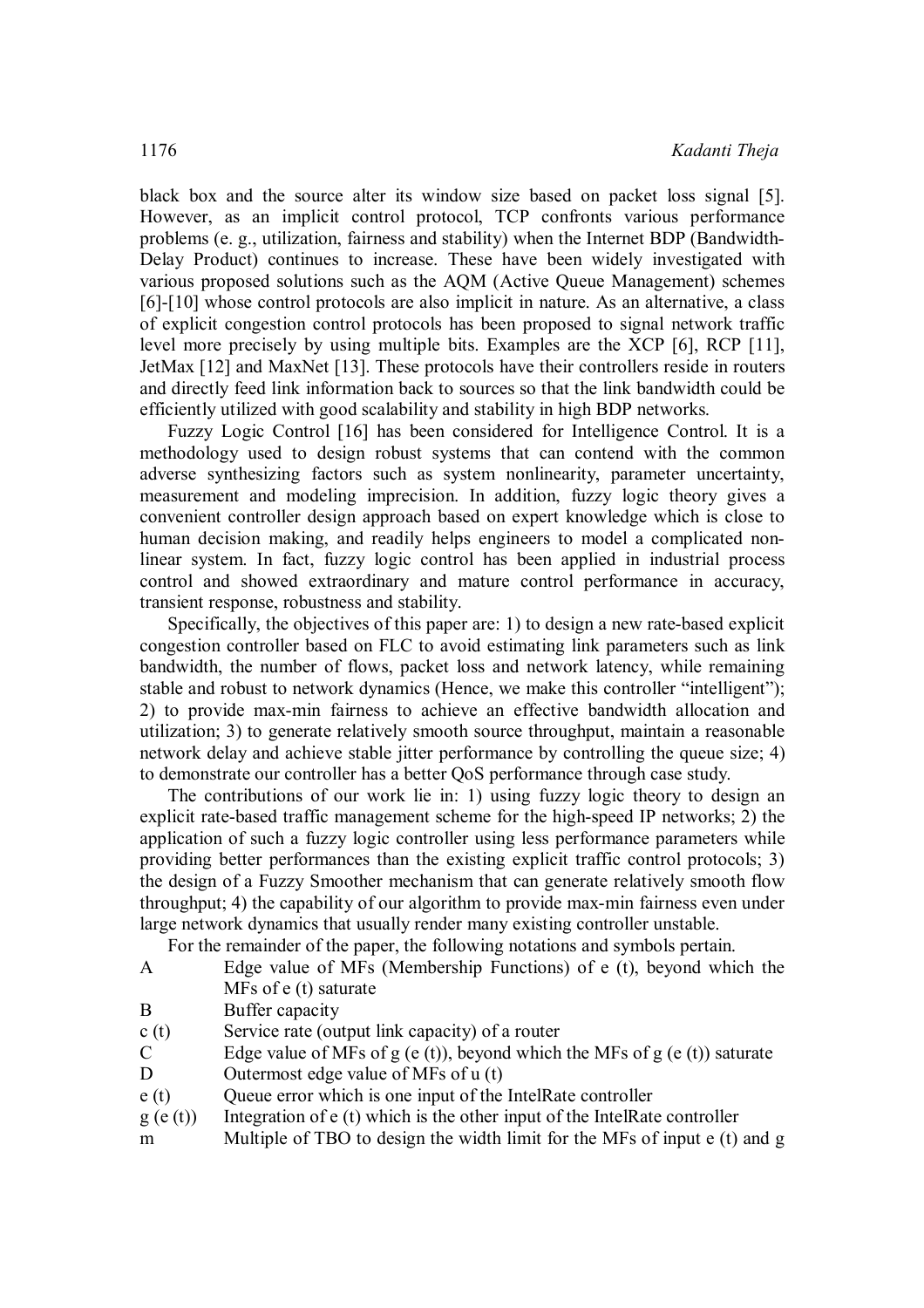(e (t))

- N Number of LVs (Linguistic Values)
- q0 TBO of a router
- q (t) IQSize (Instantaneous Queue Size) of a router
- u (t) The controller crisp output for each flow
- u\_ (t) Current source sending rate
- v (t) Aggregate uncontrolled incoming traffic rate to a router
- y (t) Aggregate controlled incoming traffic rate to a router (also aggregate controller output)
- $\mu$ Pj Input fuzzy set of the IntelRate controller
- μUj Output fuzzy set of the IntelRate controller
- τfi1 Time delay of a packet from source i to a router
- τfi2 Time delay of a packet from a router to its destination i
- τbi Feedback delay of a packet from destination i back to source i
- τpi RTPD (Round Trip Propagation Delay)
- τi RTT (Round Trip Time)

# **2. TRAFFIC MANAGEMENT PRINCIPLE AND MODELING**

We consider a backbone network interconnected by a number of geographically distributed routers, in which hosts are attached to the access routers which cooperate with the core routers to enable end-to-end communications. Congestion occurs when many flows traverse a router and cause its IQSize (Instantaneous Queue Size) to exceed the buffer capacity, thus making it a bottleneck in the Internet. Since any router may become bottleneck along an end-to-end data path, we would like each router to be able to manage its traffic. Below is the general operation principle of our new traffic management/control algorithm.

Inside each router, our distributed traffic controller acts as a data rate regulator by measuring and monitoring the IQSize. As per its application, every host (source) requests a sending rate it desires by depositing a value into a dedicated field *Req\_rate*  inside the packet header. This field can be updated by any router en route. Specifically, each router along the data path will compute an allowed source transmission rate according to the IQSize and then compare it with the rate already recorded in *Req\_rate* field. If the former is smaller than the latter, the *Req\_rate* field in the packet header will be updated; otherwise it remains unchanged. After the packet arrives at the destination, the value of the *Req\_rate* field reflects the allowed data rate from the most congested router along the path if the value is not more than the desired rate of the source. The receiver then sends this value back to the source via an ACK (ACKnowledgment) packet, and the source would update its current sending rate accordingly. If no router modifies *Req rate* field, it means that all routers en route allow the source to send its data with the requested desired rate.

In order to implement our new controller in each router, we model a typical AQM router in Fig. 1 with M sources sending their Internet traffic to their respective destinations. For  $i = 1, 2, ..., M$ ,  $u_{i}(t)$  is the current sending rate of source i;  $u_{i}(t)$  is the sending rate of source i determined by the routers along the end-to-end path;  $y(t)$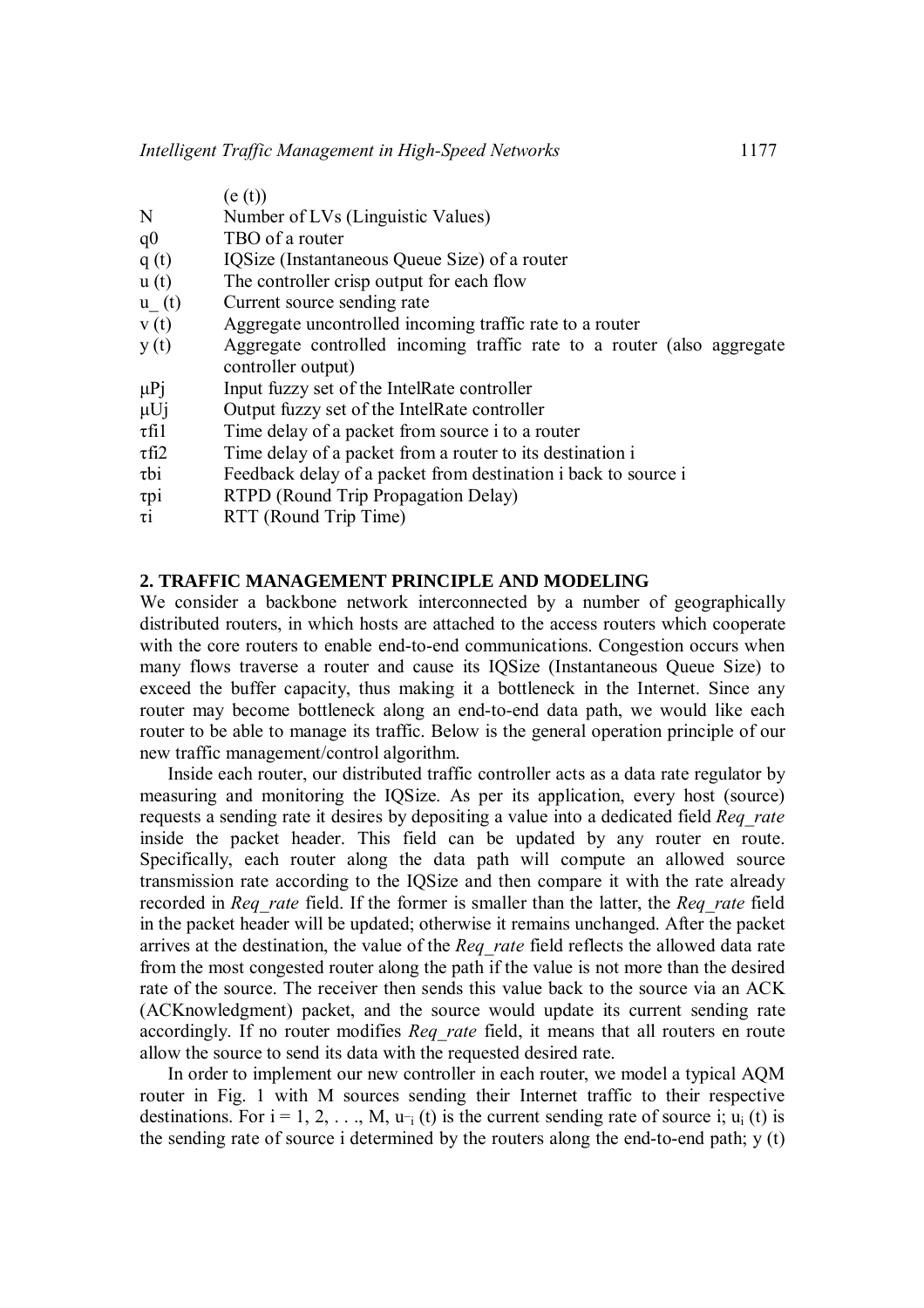is the incoming aggregate controlled flow rate; v (t) is the incoming aggregate uncontrolled flow rate, and c (t) is the link bandwidth (measured in bps). For a particular source-destination pair i,  $\tau_{\text{fil}}$  is the time delay of a packet from source i to the router, and  $\tau_{\text{fi2}}$  is the time delay of the packet of source i from the router to the destination i, while  $\tau_{bi}$  is the feedback delay from destination i back to source i. Obviously,  $\tau_{pi} = \tau_{fi1} + \tau_{fi2} + \tau_{bi}$  is the RTPD (Round Trip Propagation Delay). Considering other delays en route (e. g., queueing delay), source i may update its current rate  $u$ - (t) according to the  $u_i$  (t) when the ACK packet arrives after one RTT (Round Trip Time)  $\tau_i$ .

Considering the possible dynamics of both incoming traffic and link bandwidth in the router in Fig. 1, we model the bottleneck link with a queue in which both the controlled arrival rate  $y(t)$  and the service rate  $c(t)$  may vary with respect to time. Let *q* (*t*) be the router IQSize. The variations in *y* (*t*) and/or *c* (*t*) can cause changes in the queue size of a router, as expressed in the following differential equation.

 $q(t) = y(t) + v(t) - c(t) q(t) > 0$  $[y (t) + v (t) - c (t)] + q (t) = 0$ 

where  $[x]^{+} = \max(0, x)$ .



**Fig. 1. System model of an AQM router.** 

### **3. THE INTEL RATE CONTROLLER DESIGN**

Figure 2 depicts the components of our fuzzy logic traffic controller for controlling traffic in the network system defined in Fig. 1. Called the IntelRate, it is a TISO (Two-Input Single-Output) controller. The TBO (Target Buffer Occupancy)  $q0 > 0$  is the queue size level we aim to achieve upon congestion. The queue deviation  $e(t)$  = *q*0 −*q* (*t*) is one of the two inputs of the controller.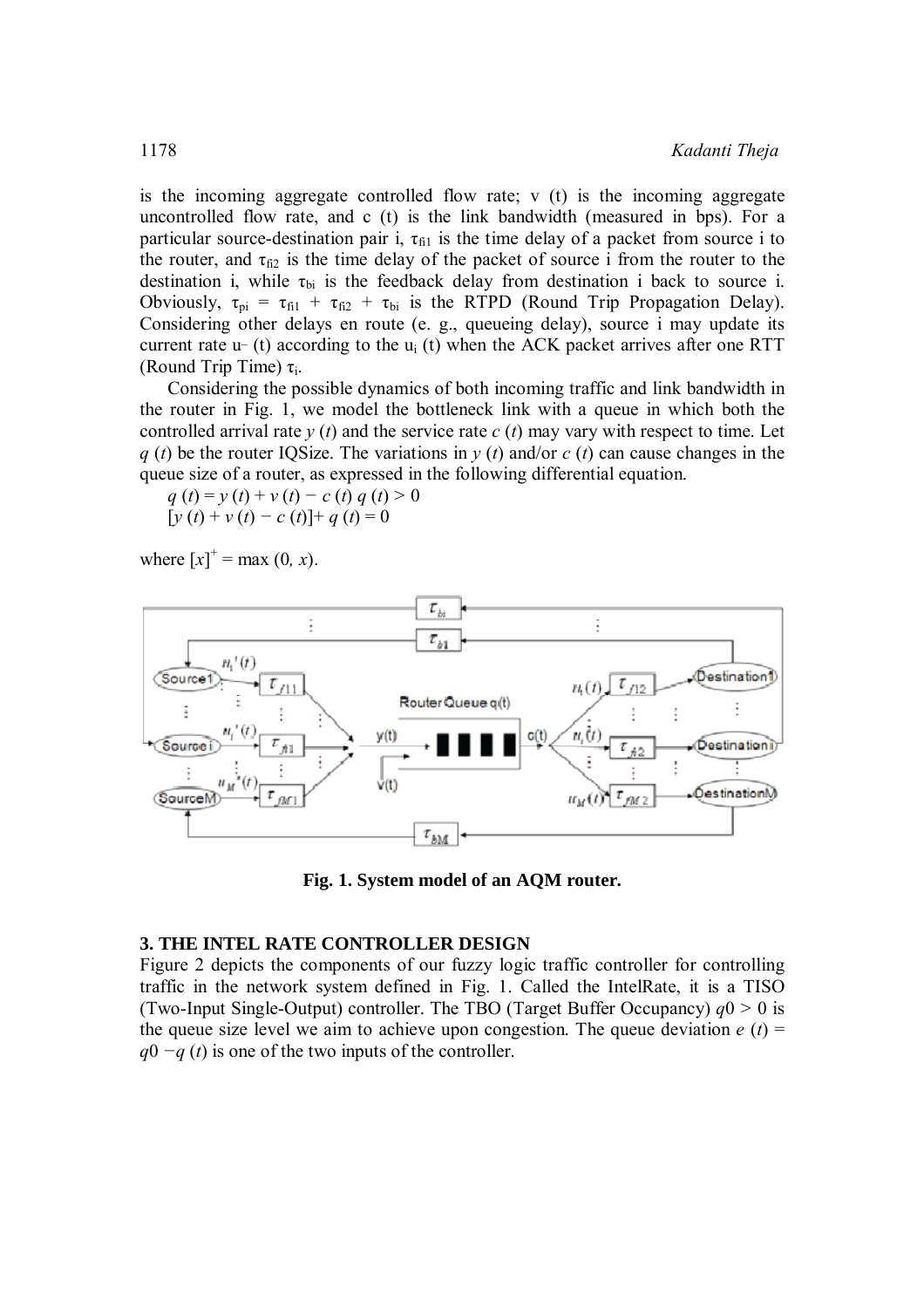

**Fig. 2. The IntelRate closed-loop control system.** 

In order to remove the steady state error, we choose the integration of *e* (*t*) as the other input of the controller, i. e. *g* (*e* (*t*)) =  $\int e(t) dt$ . The aggregate output is *y* (*t*) = *ui* (*t − τi*). Under heavy traffic situations, the IntelRate controller would compute an allowed sending rate *ui* (*t*) for flow *i* according to the current IQSize so that *q* (*t*) can be stabilized around *q*0. In our design, IQSize *q* (*t*) is the only parameter each router needs to measure in order to complete the closed-loop control. FLC is a non-linear mapping of inputs into outputs, which consists of four steps, i. e., rule base building, fuzzification, inference and defuzzification. The concepts of fuzzy set and logic of FLC were introduced in 1965 by Zadeh, and it was basically extended from twovalued logic to the continuous interval by adding the intermediate values between absolute TRUE and FALSE.

#### **A. Linguistic Description and Rule Base**

We define the crisp inputs  $e(t)$ ,  $g(e(t))$  and output u (t) with the linguistic variables e (t),  $g$  (e (t)) and  $u$  (t), respectively. There are N (N = 1, 2, 3, ...) LVs (Linguistic Values) assigned to each of these linguistic variables. Specifically, we let  $P_i = \{P_i^j : j = j\}$ 1, 2, …, N } be the input LVs with  $i = 1$  for e\_(t) and  $i = 2$  for g\_(e (t)), and let U =  ${U^{j}: j = 1, 2, ..., N}$  for u (t). For example, when  $N = 9$ , we can assign the following values or both the inputs e (t) and g (e (t)).  $P_i^1$ = Negative Very Large (NV),"  $P_i^2$ = "Negative Large (NL),"  $P_i^3$ = "Negative Medium (NM),"  $P_i^4$ = "Negative Small (NS),"  $P_1^5$ ="Zero (ZR),"  $P_1^6$ ="Positive Small (PS),"  $P_1^7$ ="Positive Medium (PM),"  $P_i^8$ ="Positive Large (PL)," and  $P_i^9$  ="Positive Very Large (PV)," i = 1, 2. Similarly, we can designate the output when  $N = 9$  with the following linguistic values. U<sup>1</sup> = "Zero (ZR)," U<sup>2</sup> = "Extremely Small (ES)," U<sup>3</sup> = "Very Small (VS)," U<sup>4</sup>  $=$ "Small (SM)," U<sup>5</sup> = "Medium (MD)," U<sup>6</sup> = "Big (BG)," U<sup>7</sup> = "Very Big (VB)," U<sup>8</sup>  $=$ "Extremely Big (EB)," and U<sup>9</sup> = "Maximum (MX)." Table I illustrates the controller rule base using  $N = 9$ . The rule base is the set of linguistic rules used to map the inputs to the output using the "*If... Then...*" format, e.g. "If  $e(t)$  is ZR (Zero) and  $g(e(t))$ is PS (Positive Small), Then *u* (*t*) is BG (Big)." In the following sections, we refer to a rule in this able by the notation ( $P_1^j$ ,  $P_2^k$ ,  $U^l$ ), where *j*, *k*, *l* = 1, 2, ..., *N*, e. g ( $P_1^5$ ,  $P_2^2$ ,  $U^2$ ) = (*ZR, NL, ES*).

#### **B. Membership Function, Fuzzification and Reference**

Our IntelRate controller employs the isosceles triangular and trapezoid-like functions as its MFs (Membership Func-tions). Figure 3 describes the MFs used to determine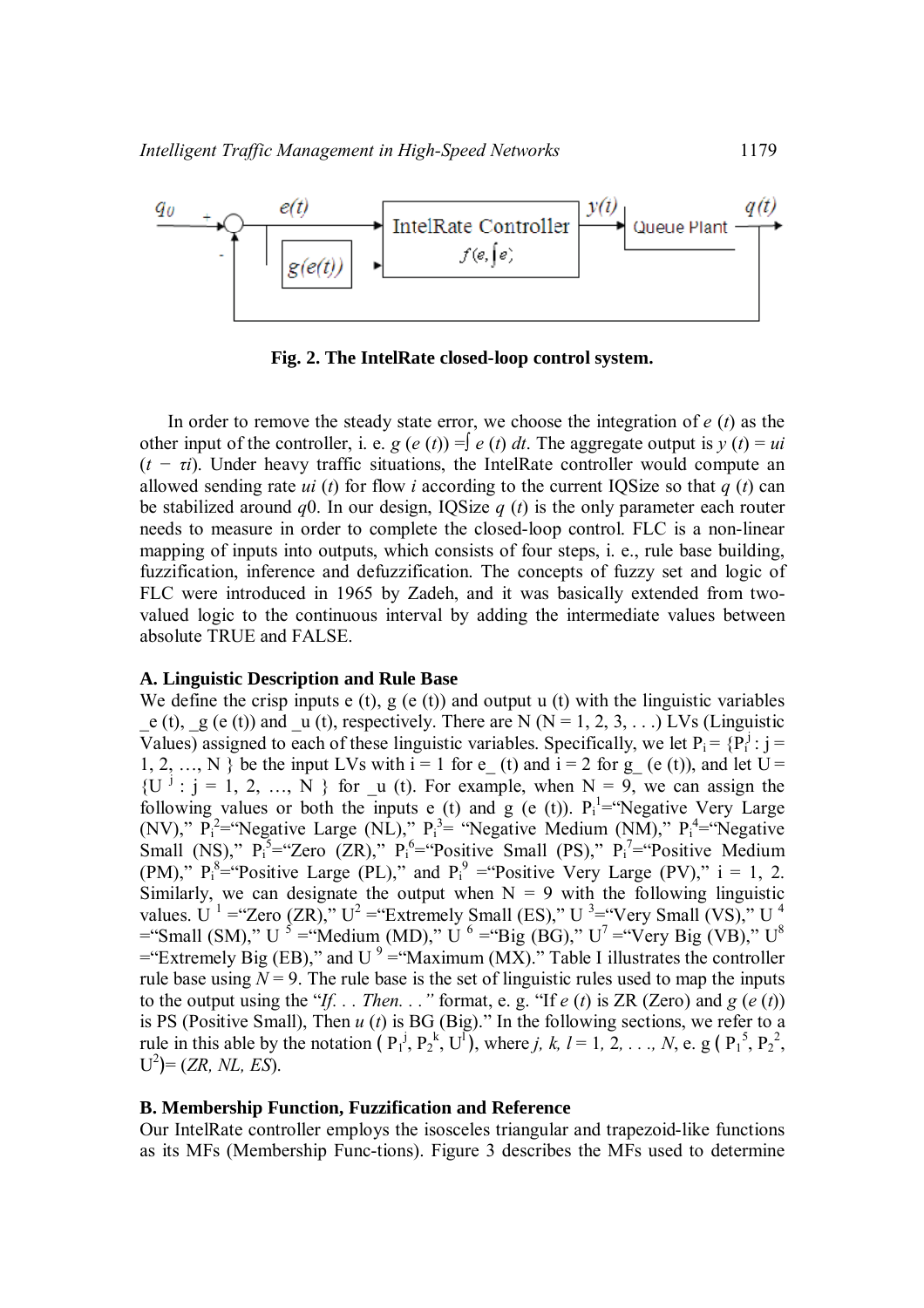the certainty of a crisp input or output. We let  $P_1$  be the UoD<sup>1</sup> for the input  $p_1 = e(t)$ , and  $P_2$  be the UoD for the input  $p_2 = g(e(t))$ . The value of MFs (i. e., the certainty degree) for crisp inputs  $p_i$  ( $i = 1, 2$ ) is designated by  $\mu_{Pi}(p_i)$ . Similarly, we let *Z* be the UoD of the output  $z = u(t)$ , and the certainty degree of the crisp output z is designated by  $\mu_U$ *j* (*z*). The above  $\mu_P$ *j* (*p<sub>i</sub>*) or  $\mu_U$ *j* (*z*) is obtained by the "Singleton Fuzzification" *i* method. Thus the input and output fuzzy sets can be defined with  $P_i^j = \{ (pi, \mu P_j(p_i) :$ *pi*  $\in$  *Pi*)}, *i* = 1, 2 and, *Uj* = { (*z,*  $\mu$ *Uj* (*z*)} :  $z \in Z$ },  $j = 1, 2, ..., N$ , respectively.

| Allowed           |    |           |    |     |           | e(t) |    |             |    |    |
|-------------------|----|-----------|----|-----|-----------|------|----|-------------|----|----|
| Throughput $u(t)$ |    | NV        | NL | NΜ  | NS        | ZR   | PS | РM          | PL | PV |
| g(e(t))           | NV | ZR        | ZR | ZR  | ZR        | ZR   | ES | vs          | SM | MD |
|                   | NL | ZR        | ZR | ZR  | ZR        | ES   | VS | SΜ          | MD | ΒG |
|                   | NΜ | ZR        | ZR | ZR  | ES        | VS   | SМ | MD          | ВG | VB |
|                   | NS | ZR        | ZR | ES  | VS        | SΜ   | MD | ΒG          | VВ | ΕB |
|                   | ZR | ZR        | ΕS | VS  | <b>SM</b> | MD   | ΒG | $_{\rm VB}$ | ΕB | МX |
|                   | PS | ES        | VS | SM  | MD        | BG   | VB | EB          | МX | MΧ |
|                   | PM | VS        | SM | MD  | BG        | VВ   | ЕB | MX          | МX | МX |
|                   | PL | <b>SM</b> | MD | ВG  | VВ        | ΕB   | МX | МX          | МX | МX |
|                   | PV | MD        | ΒG | VB. | ΕB        | МX   | МX | - MX        | MΧ | MΧ |

**TABLE I RULE TABLE FOR INTELRATE CONTROLLER (9 LVS)**

To determine how much a rule is certain to a current situation, our controller applies the Zadeh AND logic to perform the inference mechanism, e. g. for crisp inputs p1 and p2, the final certainty (also referred to as the firing level) of a rule is computed with  $\mu_{P1}^m{}_{\cap P2}^m$  = min  $\mu_{P1}^m(p_1)$ ,  $\mu_{P2}^m(p_2)$ : p [i]  $\in$  P<sub>i</sub> i = 1, 2 and m, n = 1, 2, . . ., N, where min is the minimum operation in the Zadeh AND logic. While Fig. 3 is used to illustrate the design of a general FS, the designated values actually come from an example of  $N = 9$  LVs with the absolute values of both the upper and lower limits of *g* (*e* (*t*)) set to *mq*0. Since *e* (*t*) is bounded by the physical size of a queue, we have the boundaries according to the limits *q*0*−B ≤ e* (*t*) *≤ q*0. The vertical dashed lines in Fig. 3 denote those boundaries of inputs or output. Accordingly, the dashed box in Table I contains the rules that the IntelRate controller operates on. There are three LVs that *e* (*t*) can take (i. e., "NS," "ZR" and "PS") compared with the nine values (from NV to PV covering all the LVs) for *g* (*e* (*t*)). As shown, nine different LVs (from ZR to MX) are used to give a gradual change in the output *u* (*t*) for each combination of  $e(t)$  and  $g(e(t))$ .

#### **C. Defuzzification**

For the defuzzification algorithm, the IntelRate controller applies the COG (Center of Gravity) method to obtain the crisp output with the equation *u* (*t*) =  $(\sum_{j=1}^{k} c_j S_j) / (\sum_{j=1}^{k} c_j C_j)$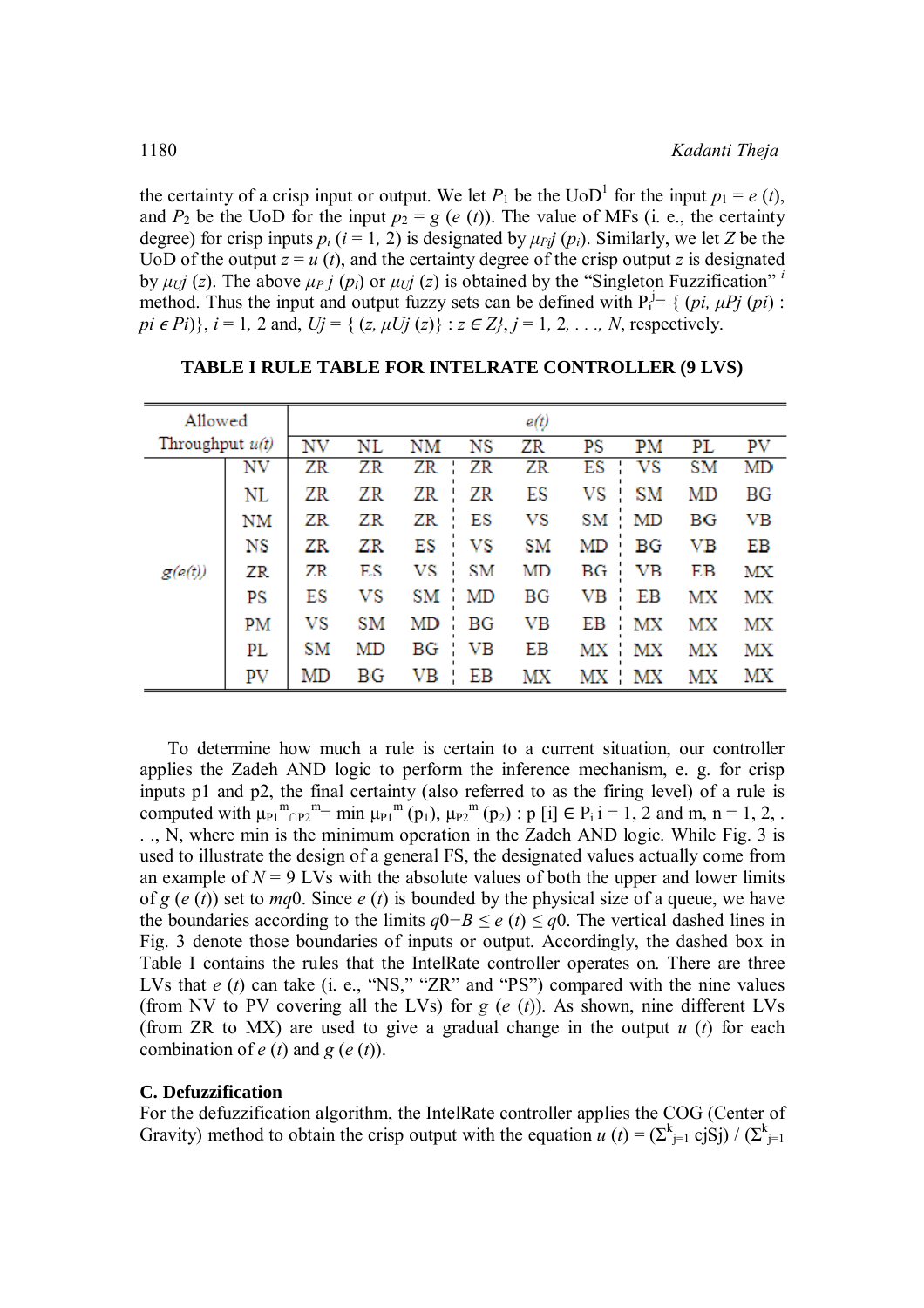Sj) [36], where *k* is the number of rules; *cj* is the bottom centroid of a triangular in the output MFs, and *Sj* is the area of a triangle with its top chopped off as per  $\mu_{P1}{}^m{}_{\cap P2}{}^m$ discussed above. Since each parameter in the crisp input pair (*p*1*, p*2) can take on two different values in the IntelRate controller, we have altogether  $k = 4$  rules for defuzzification each time.



**Fig. 3. Membership functions with FS.** 

# **D. The Control Procedure**

Figure 4 shows the new field in the packet congestion header that we need to support our controller algorithm for the operation principle mentioned in Section II. As discussed, we need to include in the congestion header a new field called *req\_rate* to carry the desired sending rate from the source and which will be continuously updated by the allowed sending rate when the packet passes each router.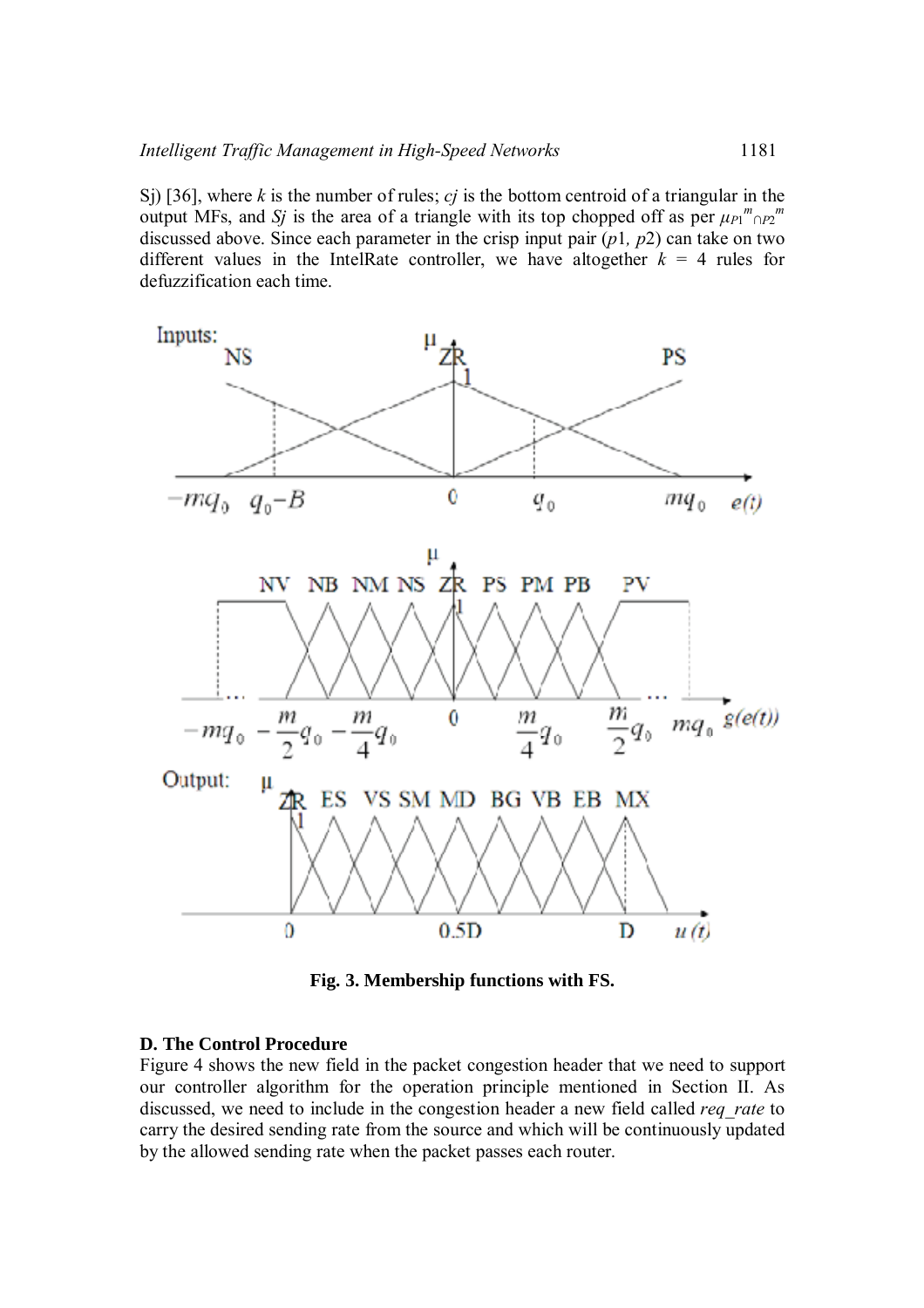

# **Fig. 4. Congestion header.**

Below is a summary of the traffic-handling procedure of the IntelRate controller in a router.

- 1. Upon the arrival of a packet, the router take *Req\_rate* from the congestion header of the packet.
- 2. Sample IOSize  $q(t)$  and update  $e(t)$  and  $g(e(t))$ .
- 3. Compute the output *u* (*t*) and compare it with *Req\_rate*.
	- a. If  $u(t) <$  *Req. rate*, it means that the link does not have enough bandwidth to accommodate the requested amount of sending rate. The *Req\_rate* field in the congestion header is then updated by *u* (*t*).
	- b. Otherwise the *Req\_rate* field remains unchanged.
- 4. If an operation cycle *d* is over, update the crisp output *u* (*t*) and the output edge value of *D*.

Note that this procedure actually allows the router to per-form the max-min fairness in that the greedy flows are always restricted to *u* (*t*) by a router under heavy traffic conditions while those small flows whose desired sending rate are smaller than *u* (*t*) along their data path have no such a restriction. As mentioned in the operation principle (Section II), when the packet arrives at the destination, the receiver extracts *Req\_rate* from the header and records it into the ACK packet before sending it back to the source.

# **4. CONCLUSION**

A novel traffic management scheme, called the IntelRate controller, has been proposed to manage the Internet conges-tion in order to assure the quality of service for different ser-vice applications. The controller is designed by paying atten-tion to the disadvantages as well as the advantages of the exist-ing congestion control protocols. As a distributed operation in networks, the IntelRate controller uses the instantaneous queue size alone to effectively throttle the source sending rate with max-min fairness. Unlike the existing explicit traffic control protocols that potentially suffer from performance problems or high router resource consumption due to the estimation of the network parameters, the IntelRate controller can overcome those fundamental deficiencies. To verify the effectiveness and superiority of the IntelRate controller, extensive experiments have been conducted in OPNET modeler. In addition to the feature of the FLC being able to intelligently tackle the non-linearity of the traffic control systems, the success of the IntelRate controller is also attributed to the careful design of the fuzzy logic elements.